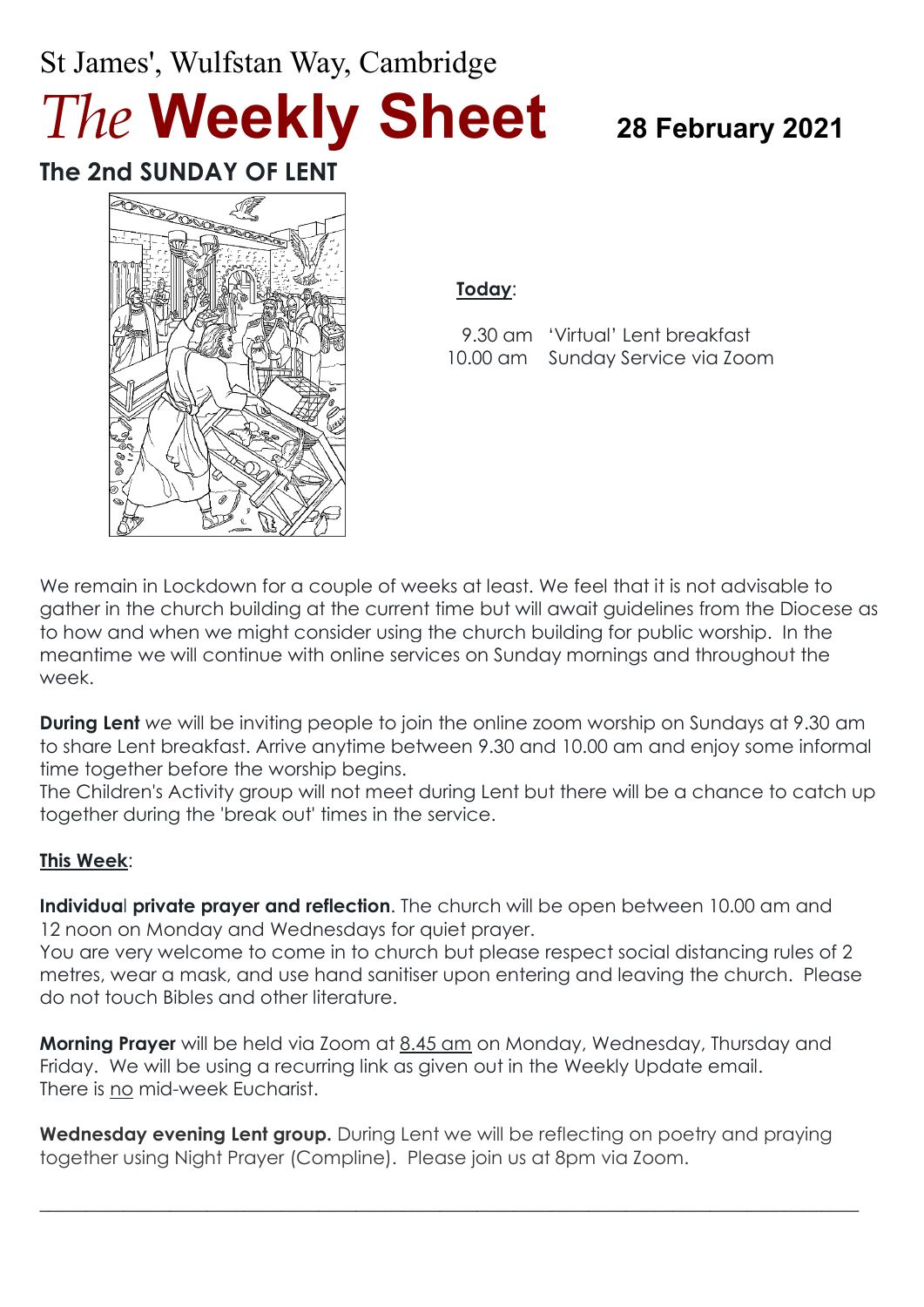# **Collect for today**

Almighty God, by the prayer and discipline of Lent may we enter into the mystery of Christ's sufferings, and by following in his Way come to share in his glory; through Jesus Christ our Lord.

### **Today's readings are:**

**Genesis 17.1-7, 15-16; Psalm 22.23-end; Romans 4.13-end; Mark 8.31-end**

\_\_\_\_\_\_\_\_\_\_\_\_\_\_\_\_\_\_\_\_\_\_\_\_\_\_\_\_\_\_\_\_\_\_\_\_\_\_\_\_\_\_\_\_\_\_\_\_\_\_\_\_\_\_\_\_\_\_\_\_\_\_\_\_\_\_\_\_\_\_\_\_\_\_\_\_\_\_\_\_\_\_\_\_\_

 $\_$  , and the set of the set of the set of the set of the set of the set of the set of the set of the set of the set of the set of the set of the set of the set of the set of the set of the set of the set of the set of th

## **Genesis 17.1-7, 15-16**

#### **The Sign of the Covenant**

When Abram was ninety-nine years old, the LORD appeared to Abram, and said to him, 'I am God Almighty; walk before me, and be blameless. And I will make my covenant between me and you, and will make you exceedingly numerous.' Then Abram fell on his face; and God said to him, 'As for me, this is my covenant with you: You shall be the ancestor of a multitude of nations. No longer shall your name be Abram, but your name shall be Abraham; for I have made you the ancestor of a multitude of nations. I will make you exceedingly fruitful; and I will make nations of you, and kings shall come from you. I will establish my covenant between me and you, and your offspring after you throughout their generations, for an everlasting covenant, to be God to you and to your offspring after you.

God said to Abraham, 'As for Sarai your wife, you shall not call her Sarai, but Sarah shall be her name. I will bless her, and moreover I will give you a son by her. I will bless her, and she shall give rise to nations; kings of peoples shall come from her.'

 $\_$  , and the set of the set of the set of the set of the set of the set of the set of the set of the set of the set of the set of the set of the set of the set of the set of the set of the set of the set of the set of th

#### **Psalm 22.23-end**

Praise the Lord, / you that / fear him; O seed of Jacob, glorify him; stand in awe of / him, O / seed of / Israel. For he has not despised nor abhorred the suffering of the poor; neither has he hidden his / face / from them; but when they / cried to / him he / heard them. From you comes my praise in the great / congre/gation; I will perform my vows in the / presence of / those that / fear you. The poor shall / eat and be / satisfied; those who seek the Lord shall praise him; their / hearts shall / live for / ever. All the ends of the earth shall remember and / turn to the / Lord, and all the families of the / nations shall / bow be/fore him. For the kingdom / is the / Lord's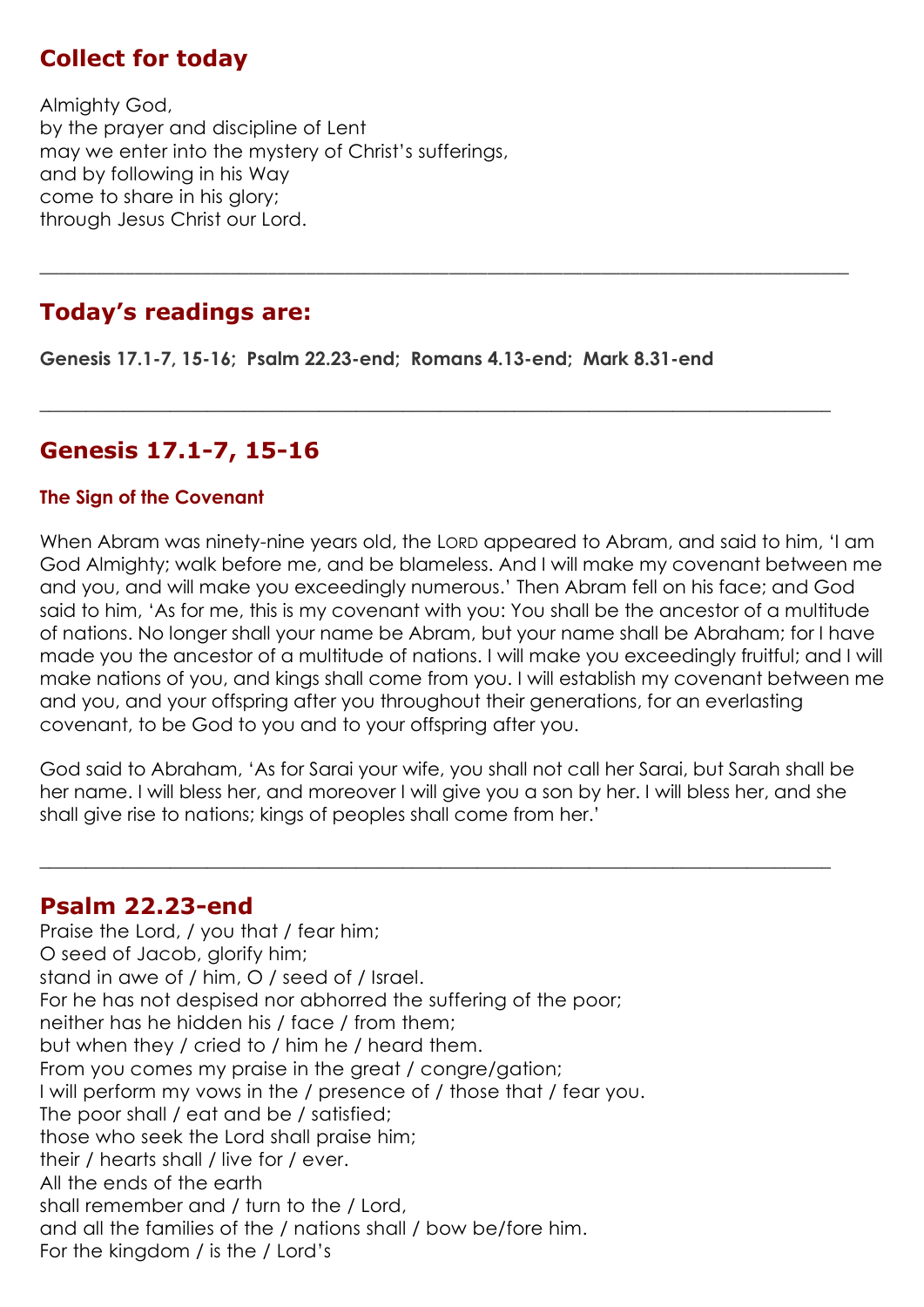and he / rules over the / nations. How can those who sleep in the earth bow / down in / worship, or those who go down to the / dust / kneel be/fore him? He has saved my life for himself; my des/cendants shall / serve him; this shall be told of the Lord for / gene/rations to / come. They shall come and make known his salvation, to a people / yet un/born, declaring that / he, the / Lord, has / done it.

# **Romans 4.13-end**

#### **God's Promise Realized through Faith**

For the promise that he would inherit the world did not come to Abraham or to his descendants through the law but through the righteousness of faith. If it is the adherents of the law who are to be the heirs, faith is null and the promise is void. For the law brings wrath; but where there is no law, neither is there violation.

\_\_\_\_\_\_\_\_\_\_\_\_\_\_\_\_\_\_\_\_\_\_\_\_\_\_\_\_\_\_\_\_\_\_\_\_\_\_\_\_\_\_\_\_\_\_\_\_\_\_\_\_\_\_\_\_\_\_\_\_\_\_\_\_\_\_\_\_\_\_\_\_\_\_\_\_\_\_\_\_\_\_\_\_\_

For this reason it depends on faith, in order that the promise may rest on grace and be guaranteed to all his descendants, not only to the adherents of the law but also to those who share the faith of Abraham (for he is the father of all of us, as it is written, 'I have made you the father of many nations')—in the presence of the God in whom he believed, who gives life to the dead and calls into existence the things that do not exist. Hoping against hope, he believed that he would become 'the father of many nations', according to what was said, 'So numerous shall your descendants be.' He did not weaken in faith when he considered his own body, which was already as good as dead (for he was about a hundred years old), or when he considered the barrenness of Sarah's womb. No distrust made him waver concerning the promise of God, but he grew strong in his faith as he gave glory to God, being fully convinced that God was able to do what he had promised. Therefore his faith 'was reckoned to him as righteousness.' Now the words, 'it was reckoned to him', were written not for his sake alone, but for ours also. It will be reckoned to us who believe in him who raised Jesus our Lord from the dead, who was handed over to death for our trespasses and was raised for our justification.

# **Mark 8.31-end**

#### **Jesus Foretells His Death and Resurrection**

Then he began to teach them that the Son of Man must undergo great suffering, and be rejected by the elders, the chief priests, and the scribes, and be killed, and after three days rise again. He said all this quite openly. And Peter took him aside and began to rebuke him. But turning and looking at his disciples, he rebuked Peter and said, 'Get behind me, Satan! For you are setting your mind not on divine things but on human things.'

 $\_$  , and the set of the set of the set of the set of the set of the set of the set of the set of the set of the set of the set of the set of the set of the set of the set of the set of the set of the set of the set of th

He called the crowd with his disciples, and said to them, 'If any want to become my followers, let them deny themselves and take up their cross and follow me. For those who want to save their life will lose it, and those who lose their life for my sake, and for the sake of the gospel, will save it. For what will it profit them to gain the whole world and forfeit their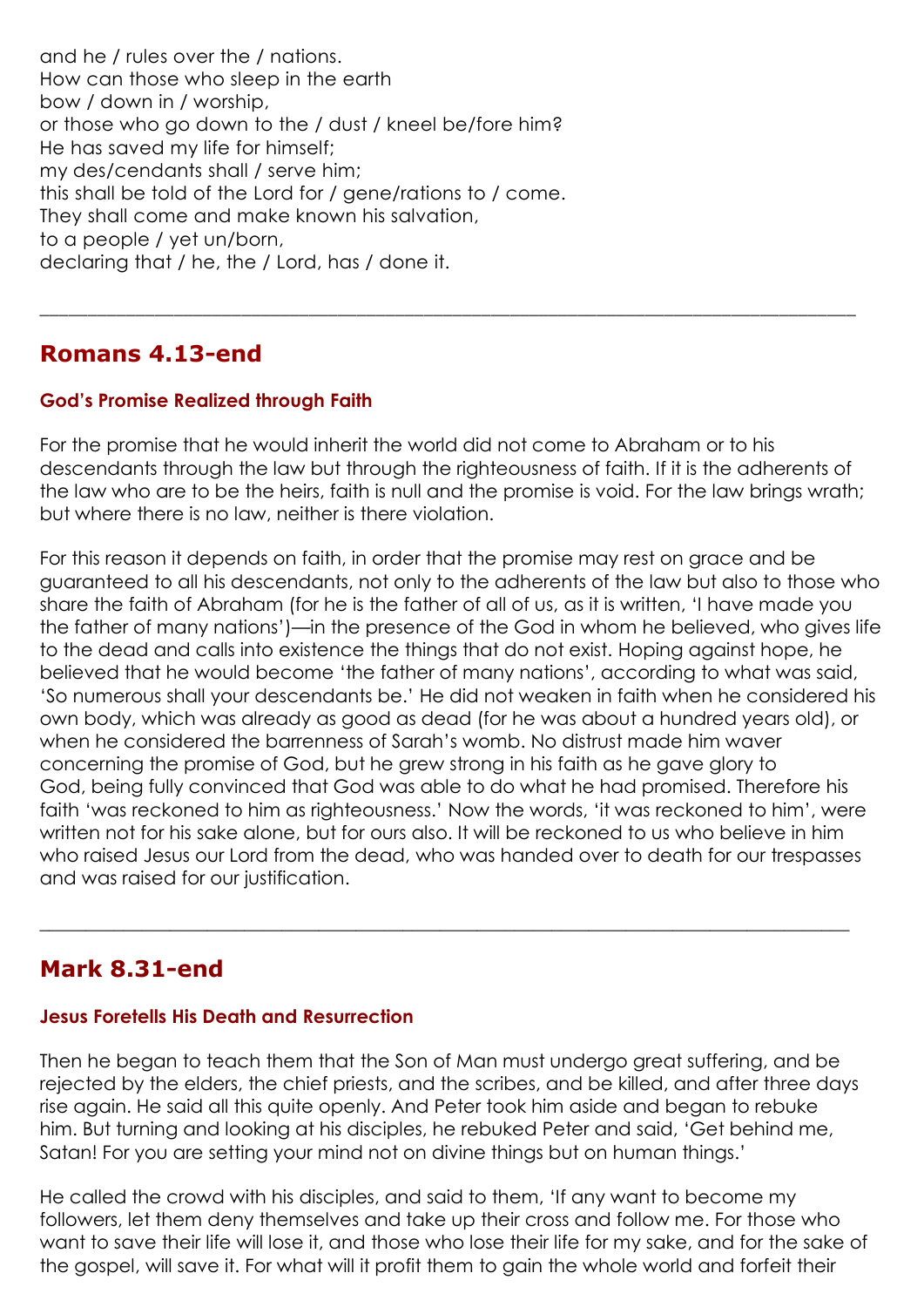life? Indeed, what can they give in return for their life? Those who are ashamed of me and of my words in this adulterous and sinful generation, of them the Son of Man will also be ashamed when he comes in the glory of his Father with the holy angels.'

**\_\_\_\_\_\_\_\_\_\_\_\_\_\_\_\_\_\_\_\_\_\_\_\_\_\_\_\_\_\_\_\_\_\_\_\_\_\_\_\_\_\_\_\_\_\_\_\_\_\_\_**

# **Readings for next Sunday, 7 March (3 rd Sunday of Lent)**

**Exodus 20.1-17; Psalm 19 (or 19.7-end); 1 Corinthians 1.18-25; John 2.13-22**

**Zoom Bible and Prayer group on Wednesdays in Lent.** We will be looking at different poems as part of our reflective time together throughout Lent. Each week the poem will be sent out with the weekly update email. Each session will conclude with Compline.

\_\_\_\_\_\_\_\_\_\_\_\_\_\_\_\_\_\_\_\_\_\_\_\_\_\_\_\_\_\_\_\_\_\_\_\_\_\_\_\_\_\_\_\_\_\_\_\_\_\_\_\_\_\_\_\_\_

**Zoom Banner making sessions during Lent.** If you like to sew or just want to try, we are hoping to create something that reflects our feelings about the last year and how we have coped/are coping. All welcome - no experience necessary, just a willingness to try. Bring a cuppa with you and join our Saturday meetings from 3:30-4:30 pm on 27 Feb; 6, 13, 20 and 27 March to help us start to make a new banner for St. James. Email Jacqui Worster: **[wreathmaking20@gmail.com](mailto:wreathmaking20@gmail.com)** if you have any questions.

**Spiral Prayer Walk or Labyrinth.** G and Tom Davies (through the Queen Edith Community Forum) have expertly laid out a simple spiral in the side garden of the church, using paint which will gradually fade away. It will remain there for Lent, so do drop by as families or individuals to use it as part of your daily exercise! There is no correct way to walk a labyrinth, but there is a sheet on the hedge next to the spiral with some suggestions from Anne which you are free to use or ignore as you please. We're not expecting there to be many users at one time, but be prepared to socially distance if necessary. See page 5 for picture and more information.

**CMS Boxes.** Thank you to those who collect for CMS. Please hold on to your boxes until further notice. Thank you.

**1000000 steps challenge for Arthur Rank Hospice** - a message from Eleanor Pippard I have decided to attempt the Arthur Rank's fundraising challenge to walk a million steps in a hundred days. This works out at an average of 10000 a day. To make it more interesting I have calculated that this is about the equivalent of walking from my house to Inverness, using roads rather than going 'as the crow flies' which would involve a lot of swimming. This means that each week I shall be able to see where I have got to in the country. The walk started on 11 January and finishes on 20 April.

Any sponsorship would be gratefully received to help this excellent charity. The link to my giving page is <https://arhc.enthuse.com/pf/eleanor-pippard-d0c4e>

**Food Hub.** The Food Hub will continue operating on a Saturday morning between 10.30 am and 12.30 pm here at St James'.

The food remains a basic food package ideally for those who are either struggling to pay for provisions or who cannot get to the shops or book an online delivery.

During lockdown the Food Hub is unable to receive or collect personal donations from people, but if you would still like to help, look on the Queen Edith Community Forum website to find more details about how to donate financially. Thank you.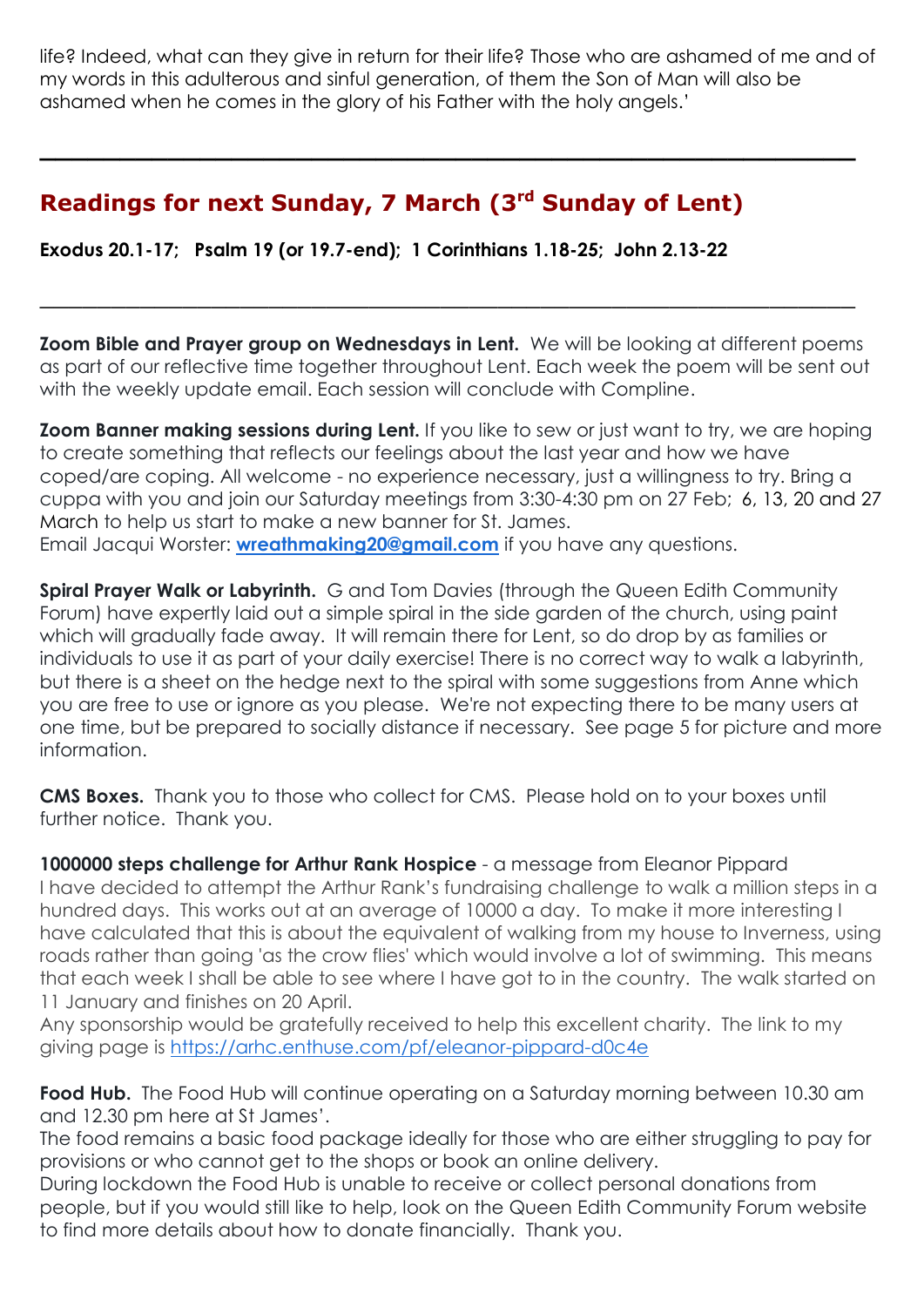**Caroline** is working from home and has access to the office answering machine and email so please do contact her as you would normally.

**Phone line.** The Church of England central team have supported the release of the Daily Hope phone line. Daily Hope offers music, prayers and reflections as well as full worship services from the Church of England at the end of a telephone line.

The line – which is available 24 hours a day on **0800 804 8044** – has been set up particularly with those unable to join online church services during the period of restrictions in mind. Find out more here - [https://www.churchofengland.org/more/media-centre/coronavirus-covid-](https://www.churchofengland.org/more/media-centre/coronavirus-covid-19-guidance-parishes/daily-hope-phone-line)[19-guidance-parishes/daily-hope-phone-line](https://www.churchofengland.org/more/media-centre/coronavirus-covid-19-guidance-parishes/daily-hope-phone-line)



#### **Spiral Prayer Walk or Labyrinth**

Prayer Walk

A Labyrinth is a single, spiralling path that leads to a central area. There you might pause, before continuing on the same path, which takes you out again

There is no right or wrong way to walk a labyrinth. lust set off at a natural pace.

One approach is to focus on your breathing and on matching your steps it.

Another is to silently ask an open question such as those on the poster next to this.

Or you could simply pray. If something is troubling you, using the walk to share that concern with God can really help.